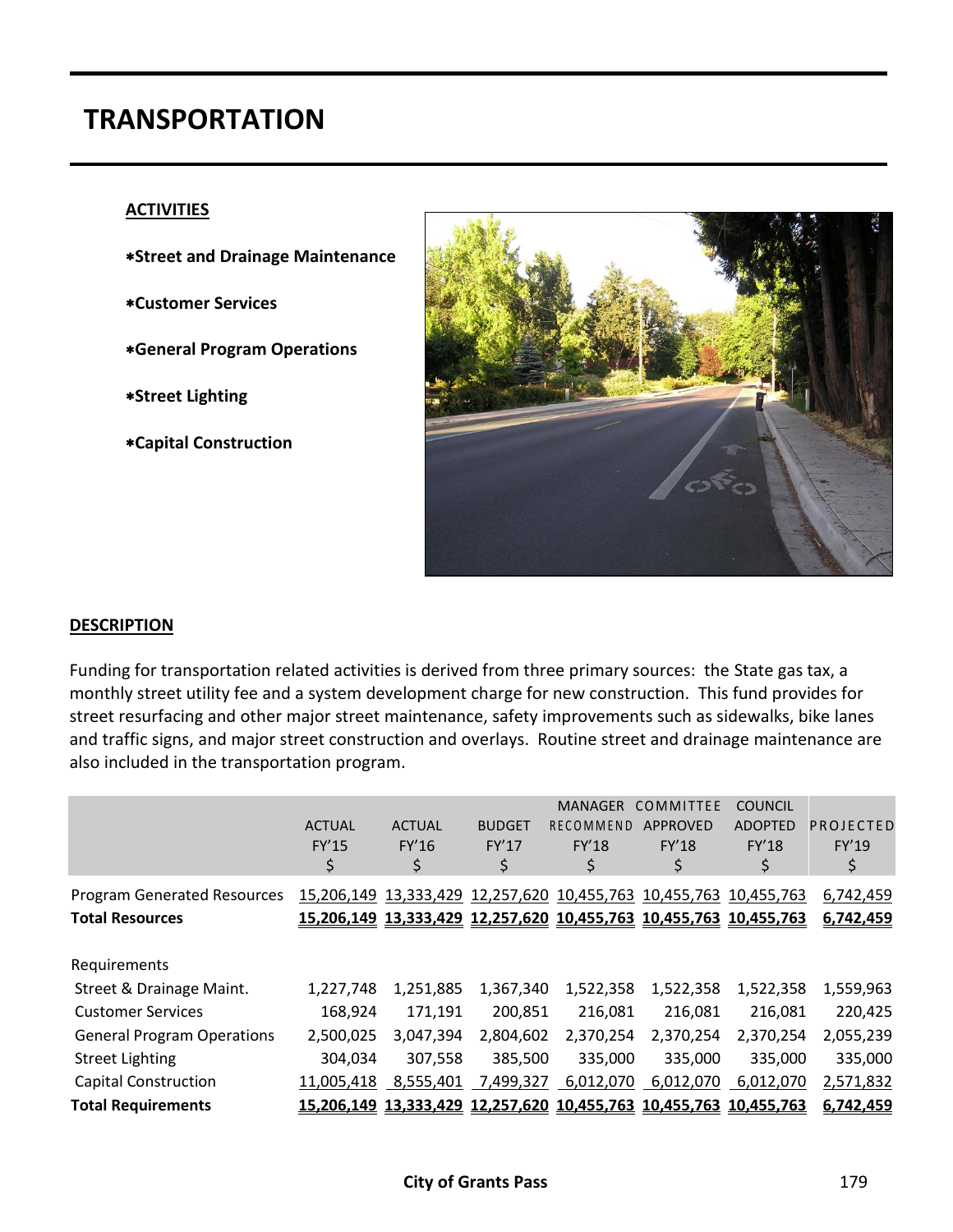### **Program: Transportation/Street Utility**

### *Services Delivered:*

The Transportation Program strives to provide safe, well-maintained street, bike, pedestrian, and drainage systems through a systematic and cost-effective maintenance program.

Funding is derived from three primary sources: a monthly street utility fee, State gas tax and a system development charge. This fund provides resources to:

- Repave streets and conduct other major street maintenance.
- Install safety improvements such as sidewalks, bike lanes and traffic signs.
- Address bottleneck capacity issues.
- Build connecting streets near new developments.

The Street and Drainage Maintenance Division is included in this program. It is through this activity that the mission of the transportation program is accomplished. This Division also provides right-of-way vegetation management for safety, community aesthetics and drainage.

The "Customer Service and General Operations Activities" are support functions of the Street Utility.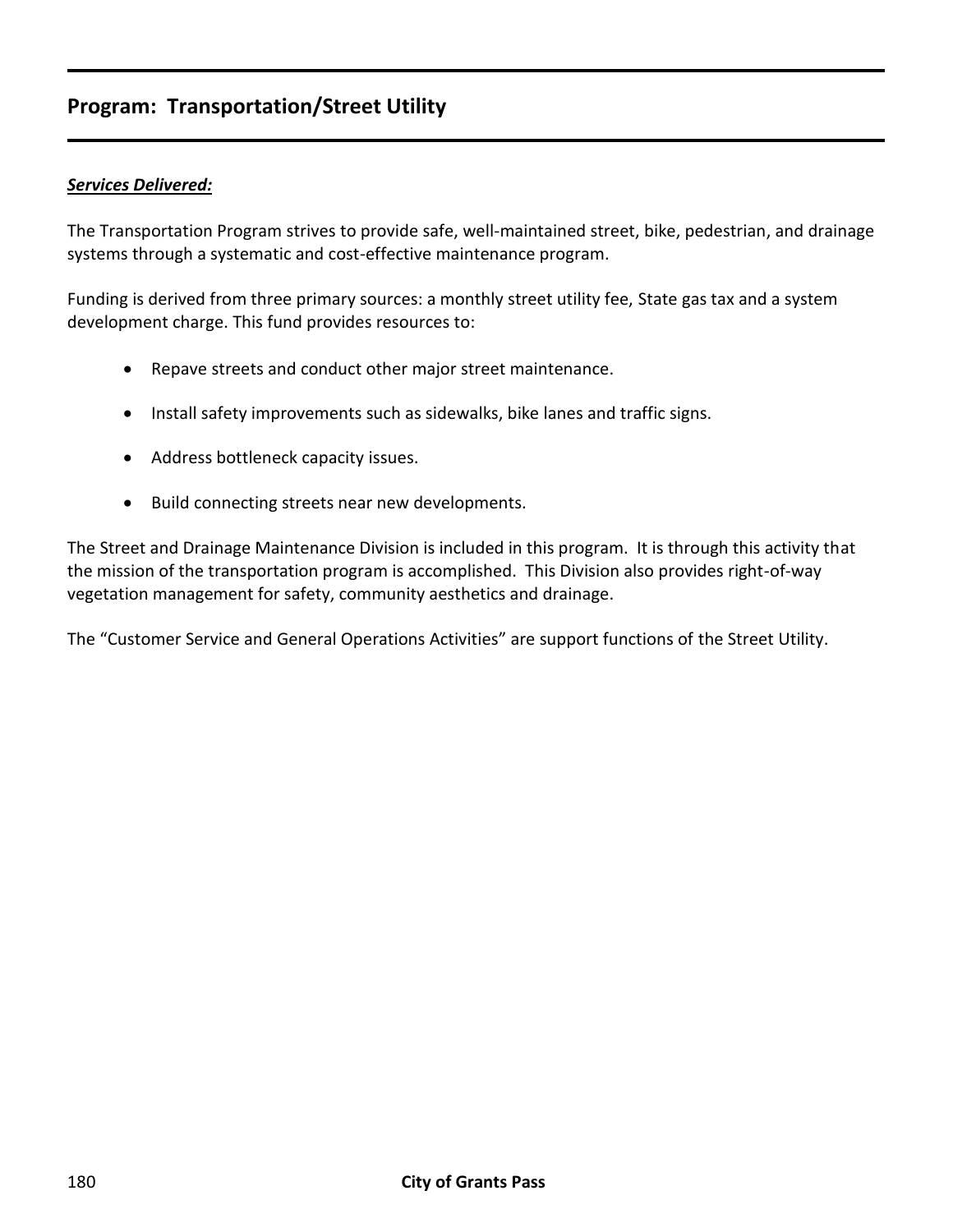## **Program: Transportation/Street Utility**

|                                                       |                              |                                  | Program Financial Summary    |                                                          |                                             |                                                 |                          |
|-------------------------------------------------------|------------------------------|----------------------------------|------------------------------|----------------------------------------------------------|---------------------------------------------|-------------------------------------------------|--------------------------|
| Resources                                             | <b>ACTUAL</b><br>FY'15<br>\$ | <b>ACTUAL</b><br>FY'16<br>\$     | <b>BUDGET</b><br>FY'17<br>\$ | <b>MANAGER</b><br><b>RECOMMEND</b><br><b>FY'18</b><br>\$ | COMMITTEE<br>APPROVED<br><b>FY'18</b><br>\$ | <b>COUNCIL</b><br><b>ADOPTED</b><br>FY'18<br>\$ | PROJECTED<br>FY'19<br>\$ |
| <b>Beginning Balance</b>                              | 890,671                      | 1,360,714                        | 1,310,749                    | 1,031,570                                                | 1,031,570                                   | 1,031,570                                       | 757,321                  |
| <b>Current Resources</b><br><b>Activity Generated</b> |                              |                                  |                              |                                                          |                                             |                                                 |                          |
| <b>Gas Tax Allocation</b>                             | 2,045,959                    | 2,155,478                        | 2,095,643                    | 2,100,748                                                | 2,100,748                                   | 2,100,748                                       | 2,092,362                |
| Interest                                              | 3,823                        | 3,968                            | 3,000                        | 3,500                                                    | 3,500                                       | 3,500                                           | 3,500                    |
| Permit Fees                                           | 9,354                        | 11,581                           | 10,000                       | 10,000                                                   | 10,000                                      | 10,000                                          | 10,000                   |
| <b>Transportation Fees</b>                            | 921,151                      | 932,477                          | 949,401                      | 958,875                                                  | 958,875                                     | 958,875                                         | 968,444                  |
| <b>Other Revenue</b>                                  | 25,739                       | 6,252                            | 4,000                        | 4,000                                                    | 4,000                                       | 4,000                                           | 4,000                    |
| <b>Trans from Gen Fund</b>                            | 304,034                      | 307,558                          | 385,500                      | 335,000                                                  | 335,000                                     | 335,000                                         | 335,000                  |
| <b>Capital Construction</b>                           | 11,005,418                   | 8,555,401                        | 7,499,327                    | 6,012,070                                                | 6,012,070                                   | 6,012,070                                       | 2,571,832                |
| <b>Total Current Revenues</b>                         |                              | 14,315,478 11,972,715 10,946,871 |                              | 9,424,193                                                | 9,424,193                                   | 9,424,193                                       | 5,985,138                |
| <b>Total Resources</b>                                | <u>15,206,149</u>            |                                  |                              | 10,455,763 10,455,763                                    |                                             | 10,455,763                                      | 6,742,459                |

### *Program Financial Summary*

|                                    | COMMITTEE<br><b>COUNCIL</b><br><b>MANAGER</b> |               |               |              |                 |                |           |
|------------------------------------|-----------------------------------------------|---------------|---------------|--------------|-----------------|----------------|-----------|
|                                    | <b>ACTUAL</b>                                 | <b>ACTUAL</b> | <b>BUDGET</b> | RECOMMEND    | <b>APPROVED</b> | <b>ADOPTED</b> | PROJECTED |
| Requirements                       | FY'15                                         | FY'16         | FY'17         | <b>FY'18</b> | FY'18           | FY'18          | FY'19     |
|                                    | \$                                            | \$            | \$            | \$           | \$              | \$             | \$        |
| <b>Streets and Drainage Maint.</b> | 1,227,748                                     | 1,251,885     | 1,367,340     | 1,522,358    | 1,522,358       | 1,522,358      | 1,559,963 |
| <b>Customer Services</b>           | 168,924                                       | 171,191       | 200,851       | 216,081      | 216,081         | 216,081        | 220,425   |
| <b>General Operations</b>          | 242,883                                       | 238,142       | 250,533       | 179,433      | 179,433         | 179,433        | 256,883   |
| <b>Street Lighting</b>             | 304,034                                       | 307,558       | 385,500       | 335,000      | 335,000         | 335,000        | 335,000   |
| <b>Capital Construction</b>        | 11,005,418                                    | 8,465,401     | 7,469,327     | 6,012,070    | 6,012,070       | 6,012,070      | 2,571,832 |
| <b>Indirect Charges</b>            | 163,362                                       | 166,051       | 182,000       | 173,500      | 173,500         | 173,500        | 203,800   |
| <b>Transfers Out</b>               | 733,066                                       | 1,400,000     | 1,695,000     | 1,260,000    | 1,260,000       | 1,260,000      | 965,000   |
| <b>Subtotal Expenditures</b>       | 13,845,435                                    | 12,000,228    | 11,550,551    | 9,698,442    | 9,698,442       | 9,698,442      | 6,112,903 |
| Contingencies                      | 0                                             | 0             | 707,069       | 757,321      | 757,321         | 757,321        | 629,556   |
| <b>Ending Balance</b>              | 1,360,714                                     | 1,333,201     | 0             | 0            | 0               | 0              | 0         |
| <b>Total Requirements</b>          | 15,206,149                                    | 13,333,429    | 12,257,620    | 10,455,763   | 10,455,763      | 10,455,763     | 6,742,459 |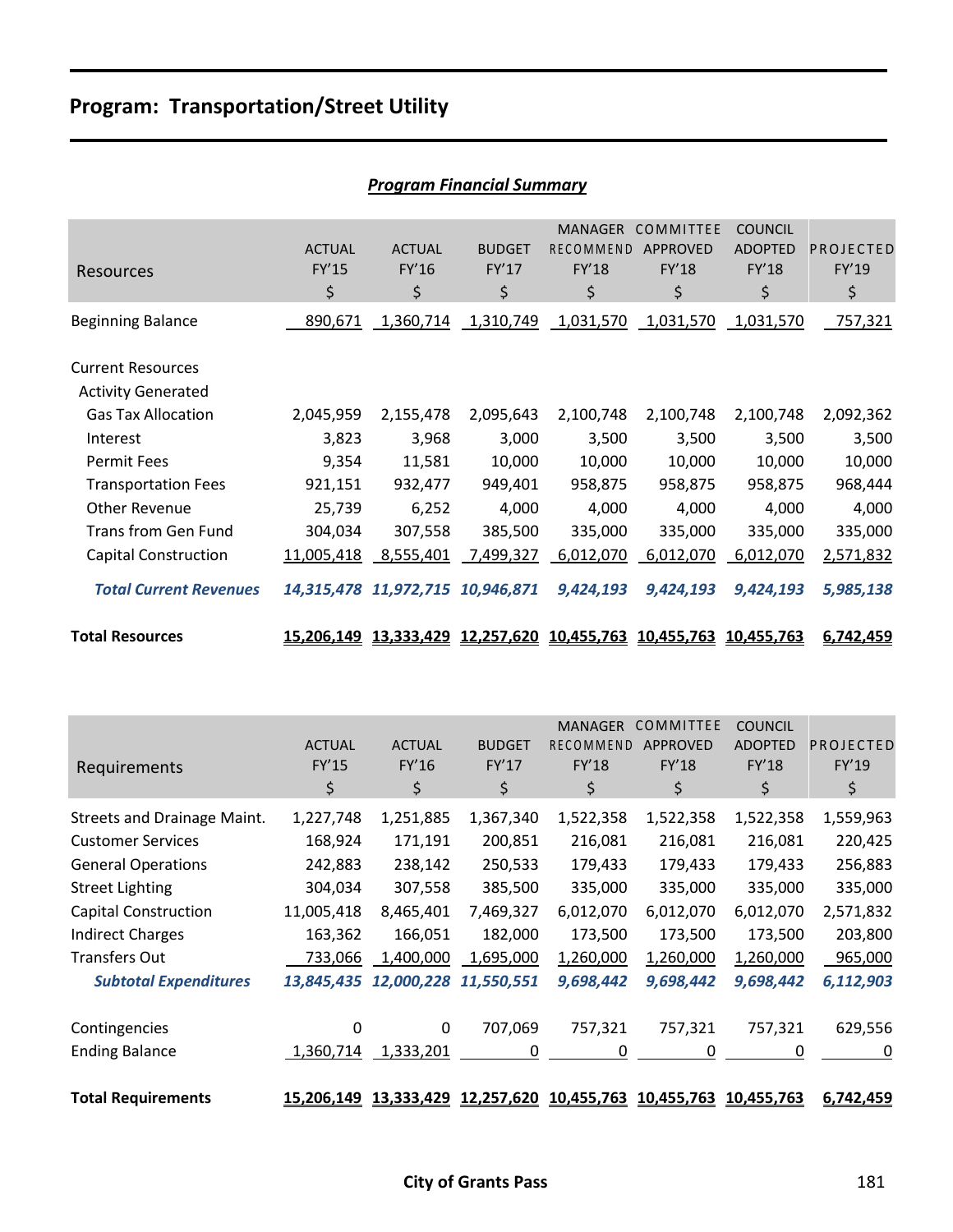### *Services Delivered:*

The Street and Drainage Maintenance Division activity maintains systems related to vehicle, bicycle and pedestrian traffic. This activity is also responsible for the repair and maintenance of surface and subsurface drainage systems within the City. Maintenance functions include: street surface repairs, sign fabrication and installation, curb and gutter repair, storm drain installation and repair, sidewalk repair, street sweeping and vegetation control along City rights-of-way.

#### *Performance Measurements:*

| Indicator                                                                            | 2014-15       |            | 2015-16       |            | 2016-17       | 2017-18    | 2018-19    |
|--------------------------------------------------------------------------------------|---------------|------------|---------------|------------|---------------|------------|------------|
| <b>Outputs</b>                                                                       | Actual        | <b>Est</b> | Actual        | <b>Est</b> | Actual        | <b>Est</b> | <b>Est</b> |
| Miles of Streets to Maintain                                                         | 167           | N/A        | 172           | 173        | 173           | 179        | 180        |
| Asphalt Digouts/Repairs Made on<br>Segments                                          | 23            | 20         | 28            | 20         | 34            | 20         | 20         |
| School Crosswalk to Maintain                                                         | 85            | 85         | 85            | 85         | 85            | 85         | 85         |
| Number of Street Segments Crack Sealed                                               | 55            | 35         | 62            | 35         | 72            | 50         | 50         |
| <b>Effectiveness</b>                                                                 | <b>Actual</b> | Goal       | <b>Actual</b> | Goal       | <b>Actual</b> | Goal       | Goal       |
| Percent of Asphalt Repairs, Maintaining<br>City Standards, One Year after Completion | 95            | 99         | 100           | 99         | 100           | 99         | 99         |
| Percent of Signs Inspected per Year for<br>Readability and Retro Reflectivity        | 25            | 20         | 25            | 20         | 25            | 25         | 25         |
| Percent of School Crosswalks Maintained<br>each Year before School starts            | 100           | 100        | 100           | 100        | 100           | 100        | 100        |
| <b>Efficiency</b>                                                                    | <b>Actual</b> | Goal       | <b>Actual</b> | Goal       | Actual        | Goal       | Goal       |
| Sq. Feet of Asphalt Repairs per Man-hour                                             | 22            | 20         | 21            | 20         | 24            | 20         | 20         |
| Feet of Roadway Cracks Sealed per Man-<br>hour                                       | 53            | 40         | 68            | 40         | 90            | 60         | 60         |

#### **Streets Division Performance Measures**

### *FY'18 Anticipated Accomplishments & Corresponding Council Goal - Strategic Plan Item:*

### **Maintain, Operate, and Expand our Infrastructure**

### **Objective 4: Ensure transportation infrastructure needs are met**

- **Action 2:** Improve dangerous/ problem pedestrian crossings. Continue pursuing the use of "flashing pedestrian beacons".
- **Action 6:** Improve crosswalk safety at Hawthorne and Midland Ave.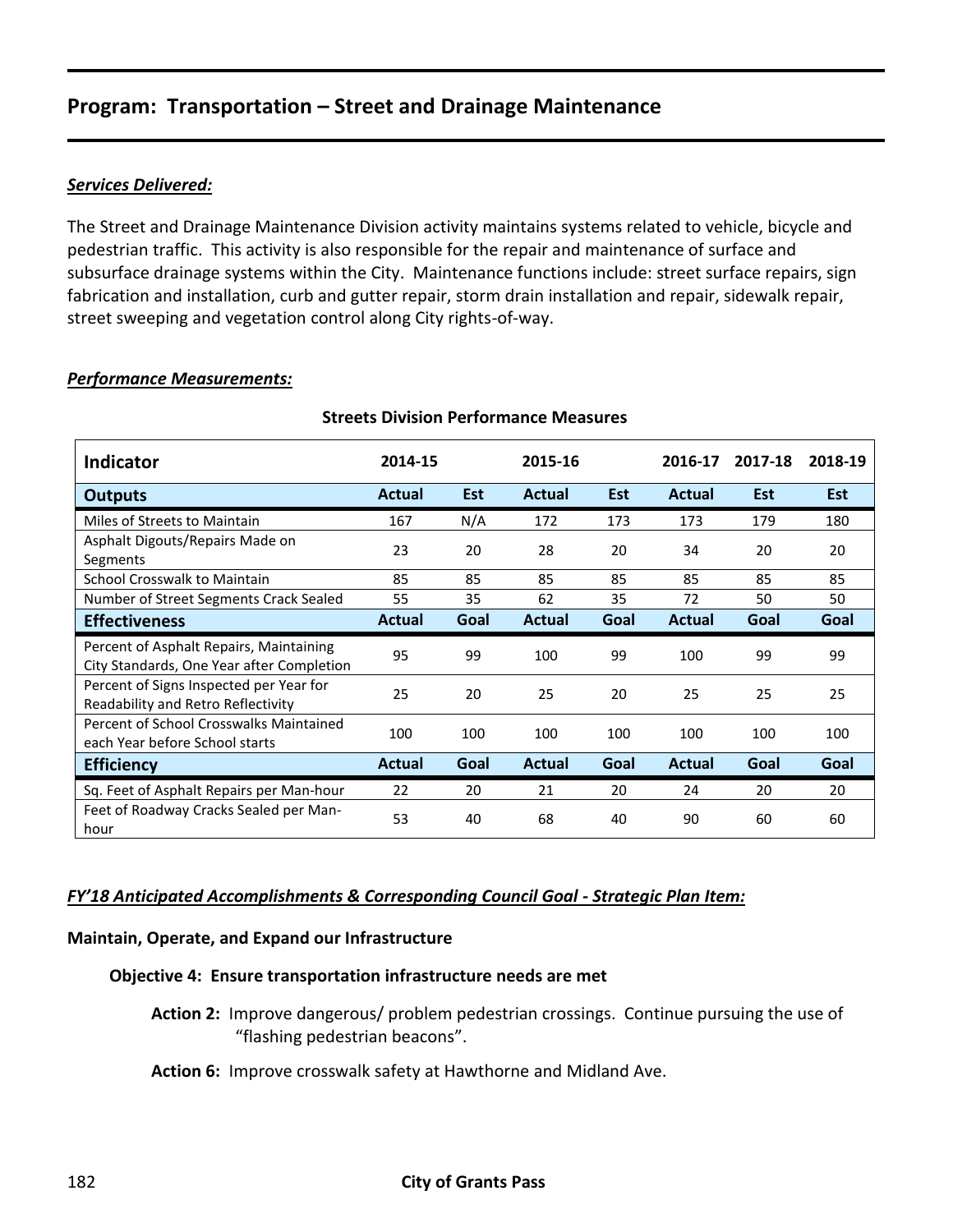*FY'18 Anticipated Accomplishments & Corresponding Council Goal - Strategic Plan Item – Cont'd:*

#### **Maintain, Operate, and Expand our Infrastructure**

**Objective 5: Ensure storm facility infrastructure needs are met**

**Action 1:** Initiate the preparation of a Phase II MS4 implementation plan, following the recent adoption of the Storm Water Master Plan.

**Action 2:** Create and initiate a Storm Water Utility.

#### *Budget Highlights:*

The FY'18 budget includes \$22,100 for contracted street repairs and \$43,500 for curb, gutter and other drainage repairs and improvements. The budget includes \$18,500 for sign fabrication, \$10,000 for ramp installation, \$33,500 for traffic painting and markings, \$15,000 for alley maintenance and \$170,000 for street sweeping.



## **Street and Drainage Activities**

### **Actual Expenditures FY'16**

### *FY'17 Activity Review:*

Digouts, skin patching and pothole patching was completed on 34 street segments. Crack sealing was completed on 72 segments, two new pedestrian access ramps were installed along with pedestrian safety lights (RRFB's) at  $9<sup>th</sup>$  and E St. and 150 feet of hazardous sidewalk was repaired. Several drainage issues were addressed, including the replacement of two 48" drain lines on Wineteer, the cleaning of many critical drain lines, replacing damage curb and gutter and installing new curb inlets. Installed pavement markings and striping on many streets throughout the City. All school zone crosswalks were repainted before the first day of school. Continued field investigations of storm drain lines and manholes, and upgrading the existing drain maps. Installed 78 new street signs, and 65 traffic signs were repaired or replaced. Ongoing enforcement of street cut standards within the right-of way, continues to improve the quality of completed repairs.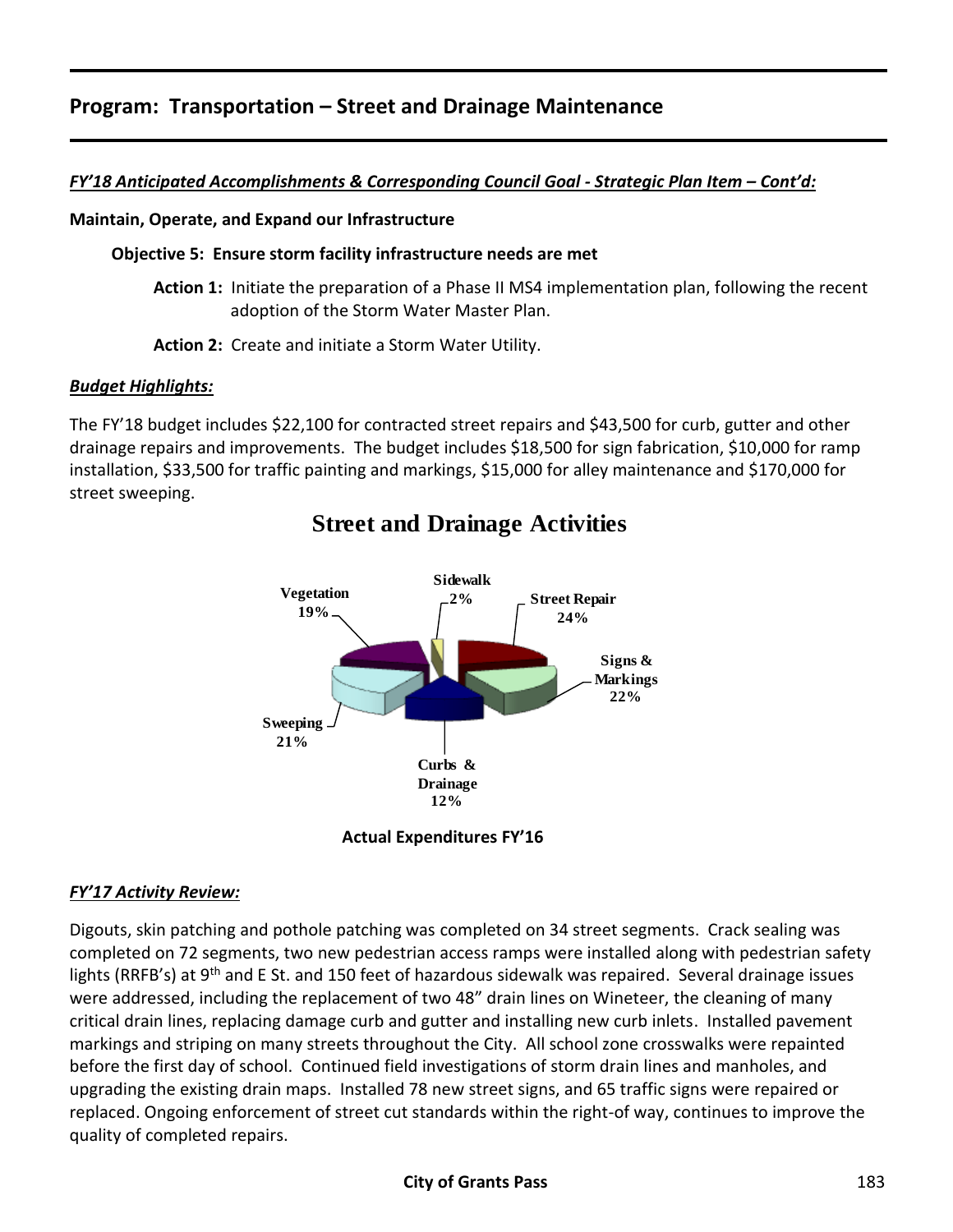|                                                                                       | Financial Summary            |                              |                              |                                                   |                                                    |                                                 |                              |  |  |  |
|---------------------------------------------------------------------------------------|------------------------------|------------------------------|------------------------------|---------------------------------------------------|----------------------------------------------------|-------------------------------------------------|------------------------------|--|--|--|
| Requirements                                                                          | <b>ACTUAL</b><br>FY'15<br>\$ | <b>ACTUAL</b><br>FY'16<br>\$ | <b>BUDGET</b><br>FY'17<br>\$ | <b>MANAGER</b><br><b>RECOMMEND</b><br>FY'18<br>\$ | COMMITTEE<br><b>APPROVED</b><br><b>FY'18</b><br>\$ | <b>COUNCIL</b><br><b>ADOPTED</b><br>FY'18<br>\$ | PROJECTED<br>FY'19<br>\$     |  |  |  |
| <b>Personnel Services</b><br>Materials & Supplies<br><b>Contractual/Prof Services</b> | 612,444<br>87,373<br>527,931 | 639,600<br>90,542<br>521,743 | 701,983<br>78,412<br>586,945 | 770,438<br>97,720<br>654,200                      | 770,438<br>97,720<br>654,200                       | 770,438<br>97,720<br>654,200                    | 796,207<br>96,220<br>667,536 |  |  |  |
| <b>Total Requirements</b>                                                             | 1,227,748                    | 1,251,885                    | 1,367,340                    | 1,522,358                                         | 1,522,358                                          | 1,522,358                                       | 1,559,963                    |  |  |  |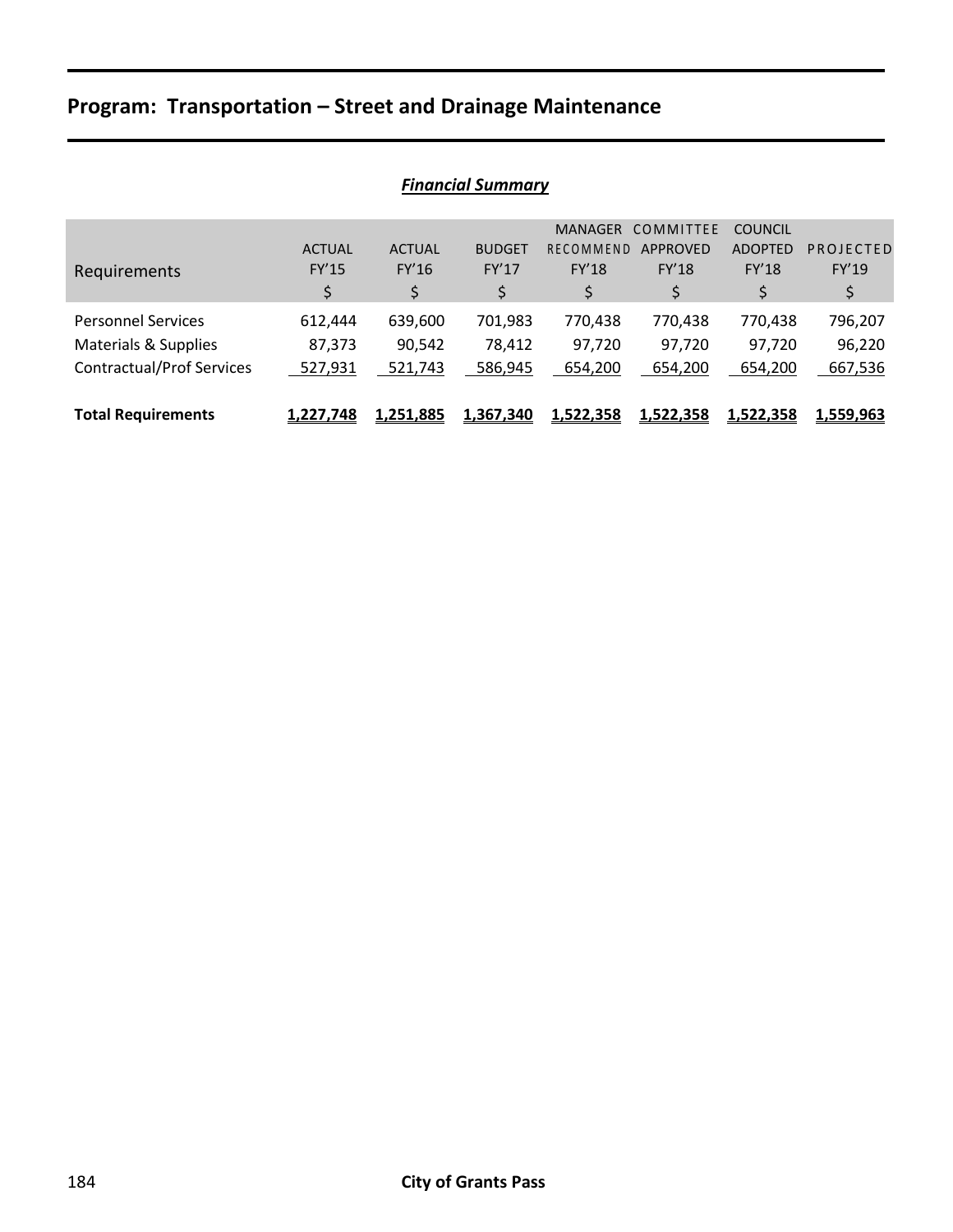|                                                                                                                                            | Personnel                    |                              |                                    |                                  |                                        |                                                       |                              |  |  |  |  |
|--------------------------------------------------------------------------------------------------------------------------------------------|------------------------------|------------------------------|------------------------------------|----------------------------------|----------------------------------------|-------------------------------------------------------|------------------------------|--|--|--|--|
|                                                                                                                                            | <b>BUDGET</b><br>FY'15<br>#  | <b>BUDGET</b><br>FY'16<br>#  | <b>BUDGET</b><br><b>FY'17</b><br># | RECOMMEND APPROVED<br>FY'18<br># | MANAGER COMMITTEE<br><b>FY'18</b><br># | <b>COUNCIL</b><br><b>ADOPTED</b><br><b>FY'18</b><br># | PROJECTED<br>FY'19<br>#      |  |  |  |  |
| <b>Street Maintenance Superintendent</b><br><b>Municipal Specialist</b><br><b>Municipal Services Worker</b><br><b>Subtotal</b>             | 1.00<br>1.00<br>5.00<br>7.00 | 1.00<br>1.00<br>5.00<br>7.00 | 1.00<br>1.00<br>5.00<br>7.00       | 1.00<br>1.00<br>5.00<br>7.00     | 1.00<br>1.00<br>5.00<br>7.00           | 1.00<br>1.00<br>5.00<br>7.00                          | 1.00<br>1.00<br>5.00<br>7.00 |  |  |  |  |
| <b>Public Works Director</b><br>From: Water Treatment Services<br><b>Public Works Assistant Director</b><br>From: Water Treatment Services | 0.23<br>0.00                 | 0.23<br>0.00                 | 0.23<br>0.00                       | 0.17<br>0.17                     | 0.17<br>0.17                           | 0.17<br>0.17                                          | 0.17<br>0.17                 |  |  |  |  |
| <b>Property Management Coordinator</b><br>From: Property Mgmt.<br>Dept. Support Technician                                                 | 0.10                         | 0.10                         | 0.10                               | 0.10                             | 0.10                                   | 0.10                                                  | 0.10                         |  |  |  |  |
| From: Water Treatment Services<br>Urban Forester<br>From: Parks<br><b>Subtotal Distributed</b>                                             | 0.23<br>$0.50*$<br>1.06      | 0.23<br>$0.50*$<br>1.06      | 0.23<br>$0.50*$<br>1.06            | 0.17<br>$0.50*$<br>1.11          | 0.17<br>$0.50*$<br>1.11                | 0.17<br>$0.50*$<br>1.11                               | 0.17<br>$0.50*$<br>1.11      |  |  |  |  |
| <b>Total Positions</b><br><b>Total Un-Funded Positions</b><br><b>Total Funded Positions</b>                                                | 8.06<br>(0.50)<br>7.56       | 8.06<br>(0.50)<br>7.56       | 8.06<br>(0.50)<br>7.56             | 8.11<br>(0.50)<br>7.61           | 8.11<br>(0.50)<br>7.61                 | 8.11<br>(0.50)<br>7.61                                | 8.11<br>(0.50)<br>7.61       |  |  |  |  |
| Temporary/Seasonal Hours                                                                                                                   | 3,168                        | 3,168                        | 3,168                              | 2,112                            | 2,112                                  | 2,112                                                 | 2,112                        |  |  |  |  |
| *Recap of Unfunded Positions by Fiscal Year:                                                                                               |                              |                              |                                    |                                  |                                        |                                                       |                              |  |  |  |  |
| Urban Forester                                                                                                                             | 0.50                         | 0.50                         | 0.50                               | 0.50                             | 0.50                                   | 0.50                                                  | 0.50                         |  |  |  |  |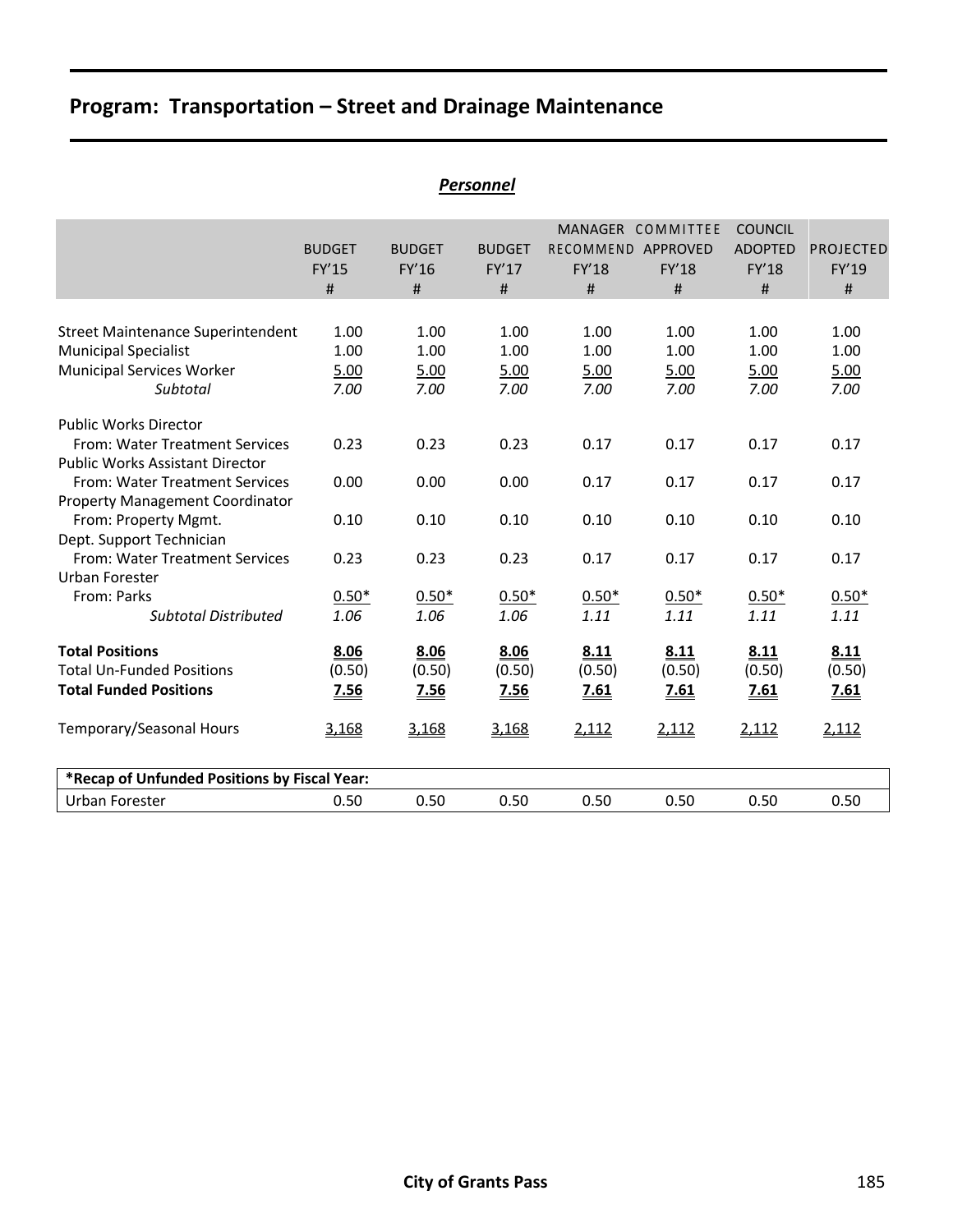### **Program: Transportation – Customer Services**

### *Services Delivered:*

The Customer Service Department provides support to the individual utilities to include billing, collection, and timely courteous responses to the needs of individual customers regarding their City utility accounts.

This activity includes the billing and collection services provided by the Administrative Services Department.

### *Performance Measurements:*

| Indicator                                | 2015-2016<br>2014-2015 |            | 2016-17       | 2017-18    | 2018-19    |            |            |
|------------------------------------------|------------------------|------------|---------------|------------|------------|------------|------------|
| <b>Outputs</b>                           | <b>Actual</b>          | Est        | <b>Actual</b> | Est        | <b>Est</b> | Est        | <b>Est</b> |
| # of Transportation Utility Customers    | 11,981                 | 12,000     | 12.747        | 12,000     | 12,000     | 12,000     | 12,000     |
| <b>Effectiveness</b>                     | <b>Actual</b>          | Goal       | <b>Actual</b> | Goal       | Goal       | Goal       | Goal       |
| Uncollectable Accounts as a % of Revenue | 0.00%                  | $< 1\%$    | 0.00%         | $< 1\%$    | $< 1\%$    | $< 1\%$    | <1%        |
| <b>Efficiency</b>                        | <b>Actual</b>          | Goal       | <b>Actual</b> | Goal       | Goal       | Goal       | Goal       |
| Finance Direct Charges per Trans. Cust.  | 5.85                   | $<$ \$1.00 | 5.98          | $<$ \$1.00 | $<$ \$1.00 | $<$ \$1.00 | $<$ \$1.00 |

#### **Street Utility Customer Service Performance Measures**

### *FY'18 Anticipated Accomplishments & Corresponding Council Goal - Strategic Plan Item:*

### **Provide Cooperative, Shared Leadership Involving Council, Staff and Community**

### **Objective 3: Ensure efficiency and effectiveness in City operations**

 The Street Utility Fee will be billed to an estimated 12,747 customers monthly. Records will be maintained, including the discontinuation and re-connection of municipal utility service, prompting a similar change in the Street Utility Fee.

The City of Grants Pass Utility Customer Service Department serves approximately 12,747 transportation utility customers. The goal of the department is to provide excellent customer service to the citizens of Grants Pass. Cost per account for the transportation utility includes costs associated with direct salaries, employee benefits, annual transportation audit, account activation, account maintenance, bill preparation, bill delivery, receipt and processing of payments, collection of delinquent accounts, account write-offs for uncollectable debt, work order generation, and dispatching of the field crew worker assigned to customer service to individual customers for various assistance needs. The Customer Service Department strives to provide these services at less than \$1.00 per customer, per month. In addition, with the use of effective communication and enforcement of the municipal code, far less than 1% of accounts are turned over to collections in final delinquency.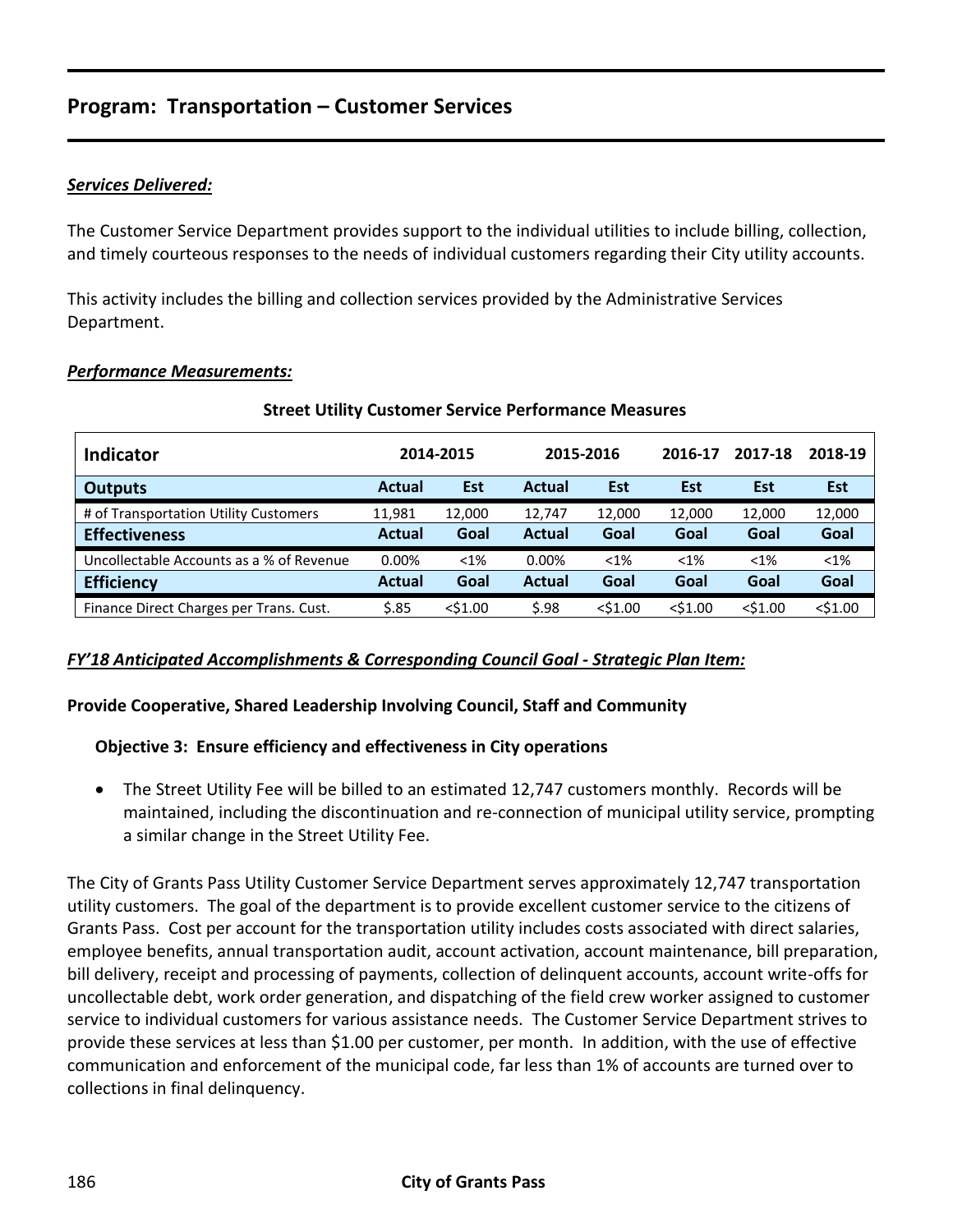### **Program: Transportation – Customer Services**

### *Budget Highlights:*

This budget includes a utility audit and bill stuffing services, while maintaining current staffing for the office. Customers will continue to receive the same level of service from the customer service office, including: multiple payment acceptance methods, availability of customer service staff to answer questions regarding service and billing, and timely bill generation with delivery via email or first class mail. In addition customers will also be able to view and pay their bills online which is a new addition to the City's website based upon a software upgrade and migration which was finalized in December of 2016.

### *FY'17 Activity Review:*

The Customer Service office generated approximately 163,320 utility billings during FY'17 and receipted approximately 163,320 utility payments through a variety of collection methods, including: in person, online from individual financial institutions, via mail (including payments forwarded from community drop boxes), online via the City website, or drafted from individual bank accounts per customer request. In addition the Customer Service Office implemented new utility billing software which has improved accounting and reporting function for the utility.

| <b>Total Requirements</b>                                 | 168,924           | 171,191           | 200,851           | 216,081           | 216,081           | 216,081           | 220,425           |
|-----------------------------------------------------------|-------------------|-------------------|-------------------|-------------------|-------------------|-------------------|-------------------|
| <b>Contractual/Prof Services</b><br><b>Direct Charges</b> | 35,026<br>133,898 | 35,670<br>135,521 | 44,318<br>156,533 | 47,306<br>168,775 | 47,306<br>168,775 | 47,306<br>168,775 | 47,676<br>172,749 |
|                                                           |                   |                   |                   |                   |                   |                   |                   |
|                                                           | \$                | \$                |                   |                   |                   |                   | \$                |
| Requirements                                              | FY'15             | FY'16             | FY'17             | <b>FY'18</b>      | <b>FY'18</b>      | <b>FY'18</b>      | <b>FY'19</b>      |
|                                                           | <b>ACTUAL</b>     | <b>ACTUAL</b>     | <b>BUDGET</b>     | RECOMMEND         | APPROVED          | <b>ADOPTED</b>    | PROJECTED         |
|                                                           |                   |                   |                   | <b>MANAGER</b>    | COMMITTEE         | <b>COUNCIL</b>    |                   |
|                                                           |                   |                   |                   |                   |                   |                   |                   |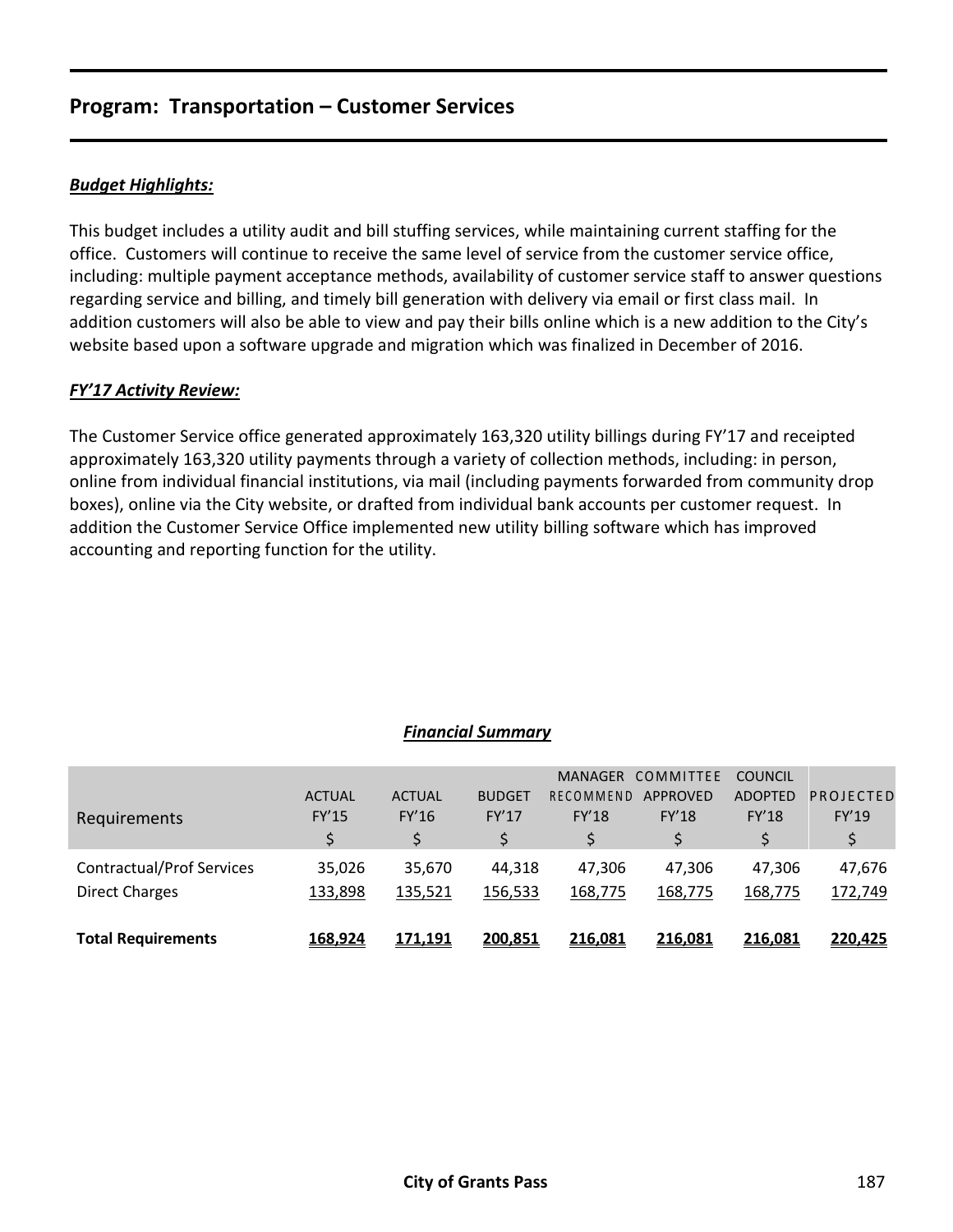### **Program: Transportation – General Program Operations**

### *Services Delivered:*

The Transportation Program provides safe, well-maintained street, bike, pedestrian and drainage systems through a systematic and cost-effective maintenance program.

This activity accounts for expenses not directly allocated to any single street activity. The contingency is appropriated in this activity, along with transfers to capital projects, payment of administrative costs for the fund and ending fund balances.

### *FY'18 Anticipated Accomplishments & Corresponding Council Goal - Strategic Plan Item:*

The contingency funds available in General Program Operations are utilized only with direct City Council authorization. The ending fund balance appropriation may not be altered during the fiscal year. The appropriations for projects are transferred to the capital projects funds as soon as they are available. FY'18 is budgeted to transfer \$1,260,000 to projects, all of which is from Gas Tax.

| Requirements                     | <b>ACTUAL</b><br>FY'15<br>\$ | <b>ACTUAL</b><br>FY'16<br>\$ | <b>BUDGET</b><br>FY'17<br>\$ | <b>MANAGER</b><br>RECOMMEND<br><b>FY'18</b><br>\$ | COMMITTEE<br><b>APPROVED</b><br>FY'18<br>\$ | <b>COUNCIL</b><br><b>ADOPTED</b><br><b>FY'18</b><br>\$ | PROJECTED<br>FY'19<br>\$ |
|----------------------------------|------------------------------|------------------------------|------------------------------|---------------------------------------------------|---------------------------------------------|--------------------------------------------------------|--------------------------|
| <b>Contractual/Prof Services</b> | 315                          | 331                          | 1,000                        | 1,000                                             | 1,000                                       | 1,000                                                  | 1,000                    |
| <b>Direct Charges</b>            | 242,568                      | 237,811                      | 249,533                      | 178,433                                           | 178,433                                     | 178,433                                                | 255,883                  |
| <b>Indirect Charges</b>          | 163,362                      | 166,051                      | 182,000                      | 173,500                                           | 173,500                                     | 173,500                                                | 203,800                  |
| <b>Transfers Out</b>             | 733,066                      | 1,310,000                    | 1,665,000                    | 1,260,000                                         | 1,260,000                                   | 1,260,000                                              | 965,000                  |
| <b>Subtotal Expenditures</b>     | 1,139,311                    | 1,714,193                    | 2,097,533                    | 1,612,933                                         | 1,612,933                                   | 1,612,933                                              | 1,425,683                |
| Contingencies                    | 0                            | $\mathbf{0}$                 | 707.069                      | 757,321                                           | 757,321                                     | 757,321                                                | 629,556                  |
| <b>Ending Balance</b>            | 1,360,714                    | 1,333,201                    | 0                            | 0                                                 | 0                                           | 0                                                      | 0                        |
| <b>Total Requirements</b>        | 2,500,025                    | 3,047,394                    | 2,804,602                    | 2,370,254                                         | 2,370,254                                   | 2,370,254                                              | 2,055,239                |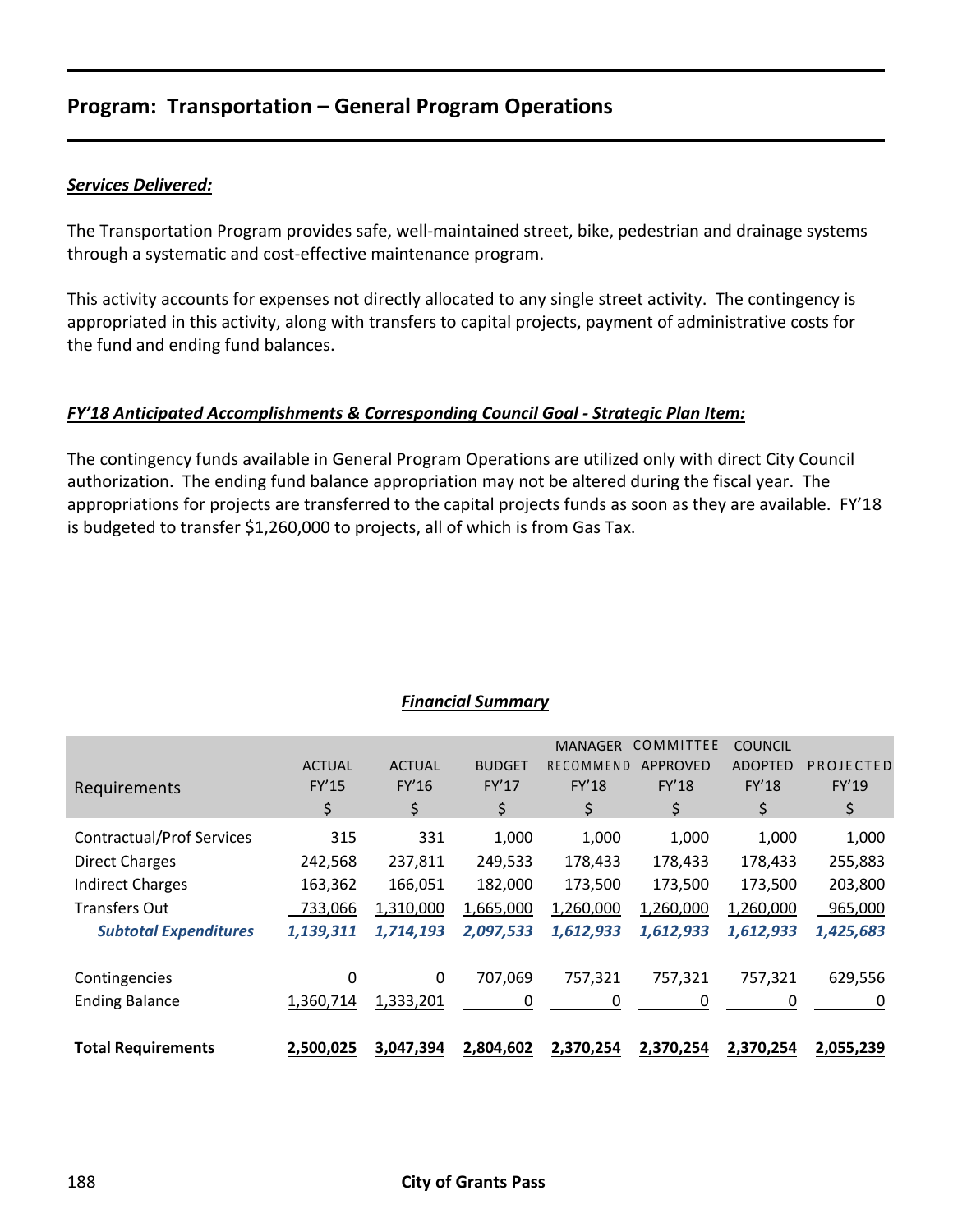### **Program: Transportation – Street Lighting**

### *Services Delivered:*

The Street and Drainage Maintenance Division is responsible for funding the Street Lighting activity in the City. The provision of lighting streets is a feature that impacts all aspects of our community, including: safety, livability, tourism and economic development.

The Street Lighting program is funded by the General Fund. Pacific Power and Light (PP&L) repairs, maintains and responds to problem issues, following requests from the City or its citizens. PP&L completes installation of new lights based upon multiple triggers, like new subdivisions and areas determined to need lighting installed.

| <b>Total Requirements</b>        | 304,034       | 307,558       | 385,500       | 335,000      | 335,000           | 335,000        | 335,000   |
|----------------------------------|---------------|---------------|---------------|--------------|-------------------|----------------|-----------|
| <b>Contractual/Prof Services</b> | 304,034       | 307,558       | 385,500       | 335,000      | 335,000           | 335,000        | 335,000   |
|                                  |               |               |               |              |                   |                |           |
| <b>Requirements</b>              | <b>FY'15</b>  | FY'16         | FY'17         | <b>FY'18</b> | <b>FY'18</b>      | <b>FY'18</b>   | FY'19     |
|                                  | <b>ACTUAL</b> | <b>ACTUAL</b> | <b>BUDGET</b> | RECOMMEND    | APPROVED          | <b>ADOPTED</b> | PROJECTED |
|                                  |               |               |               |              | MANAGER COMMITTEE | <b>COUNCIL</b> |           |
|                                  |               |               |               |              |                   |                |           |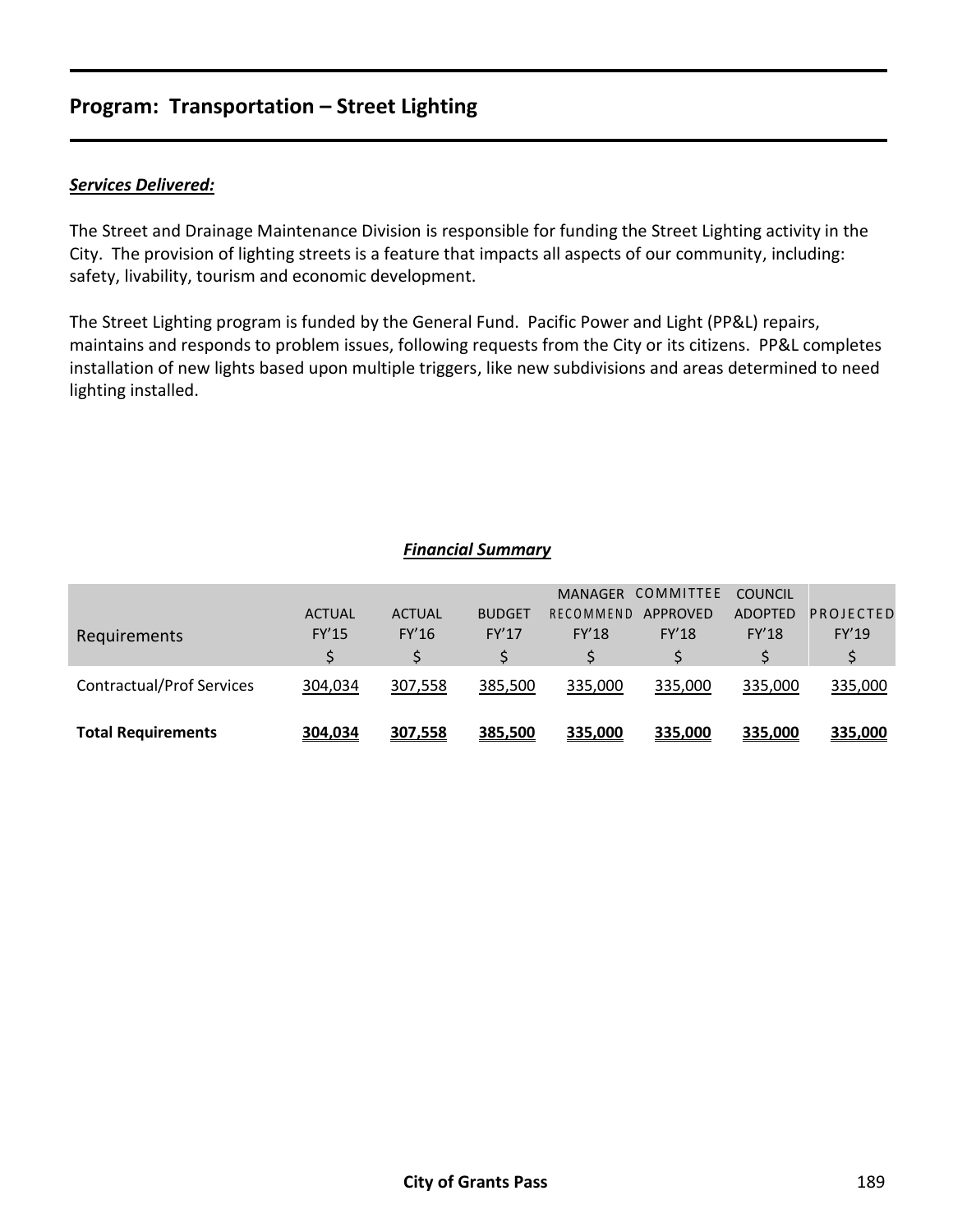### *Services Delivered:*

This activity accounts for planning, engineering and all construction of major transportation system improvements in order to provide safe, well-maintained street, bike, pedestrian and drainage systems.

### *FY'18 Anticipated Accomplishments & Corresponding Council Goal - Strategic Plan Item:*

#### **Maintain, Operate, and Expand our Infrastructure**

#### **Objective 4: Ensure transportation infrastructure needs are met**

**Action 2:** Improve dangerous/problem pedestrian crossings (flashing Beacons).

As potential crossings are identified, they will be evaluated on a case by case basis.

**Action 6:** Improve crosswalk safety at Hawthorne and Midland.

 Staff will work with City Engineer and Traffic Consultants to evaluate options to make this problem intersection safer for pedestrians.

**Action 7:** Complete Transportation Master Plan.

A consultant has been selected and work has begun on the Transportation Master Plan.

**Action 8:** Design the Allen Creek Road project.

Work has begun on the Allen Creek Road project and will continue as the design progresses.

#### **Other Management Action:**

- Continue Street overlay program.
- Continue design and construction of CMAQ sidewalk project.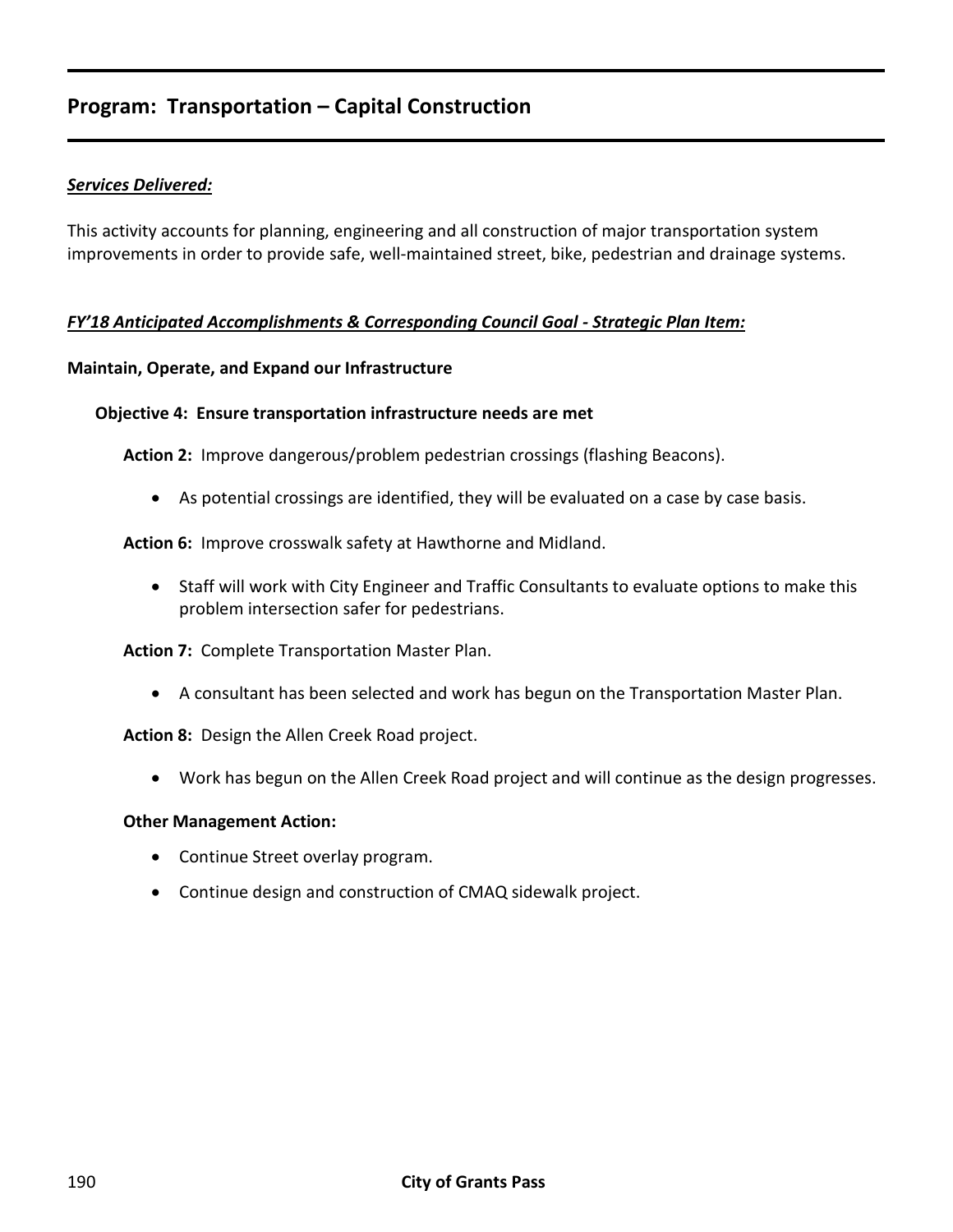### *Budget Highlights:*

Funding sources for this activity include funds from State gas taxes, monthly street utility fees, transportation system development charges, and State and Federal grants.

The project listing shows resources across the columns. Columns show the "Actual resources through FY'16"; the re-assessed resource needs of projects using current data for the "Revised FY'17" column, guiding our "Adopted FY'18" and resources estimated "Through FY'18". We have "Future Years" and "Total Project" columns for each project. Refer to the Capital Budget Book for more information on individual projects.

The individual project pages describe the project, the need, future and ongoing costs, and the total project cost. The tables show when and where the money is budgeted to come from, and the expenses incurred and budgeted to incur through completion.

### *FY'17 Activity Review:*

- Completed construction of Drury Lane improvements.
- Completed construction of improvements to the west end of Redwood Avenue.
- Continued the Street overlay and maintenance program.
- Completed the evaluation of storm water improvements to Edgewater/Evergreen area.
- Continued the evaluation of safety crossings for pedestrians and bicyclists.
- Completed design of improvements to the east end of Redwood Avenue.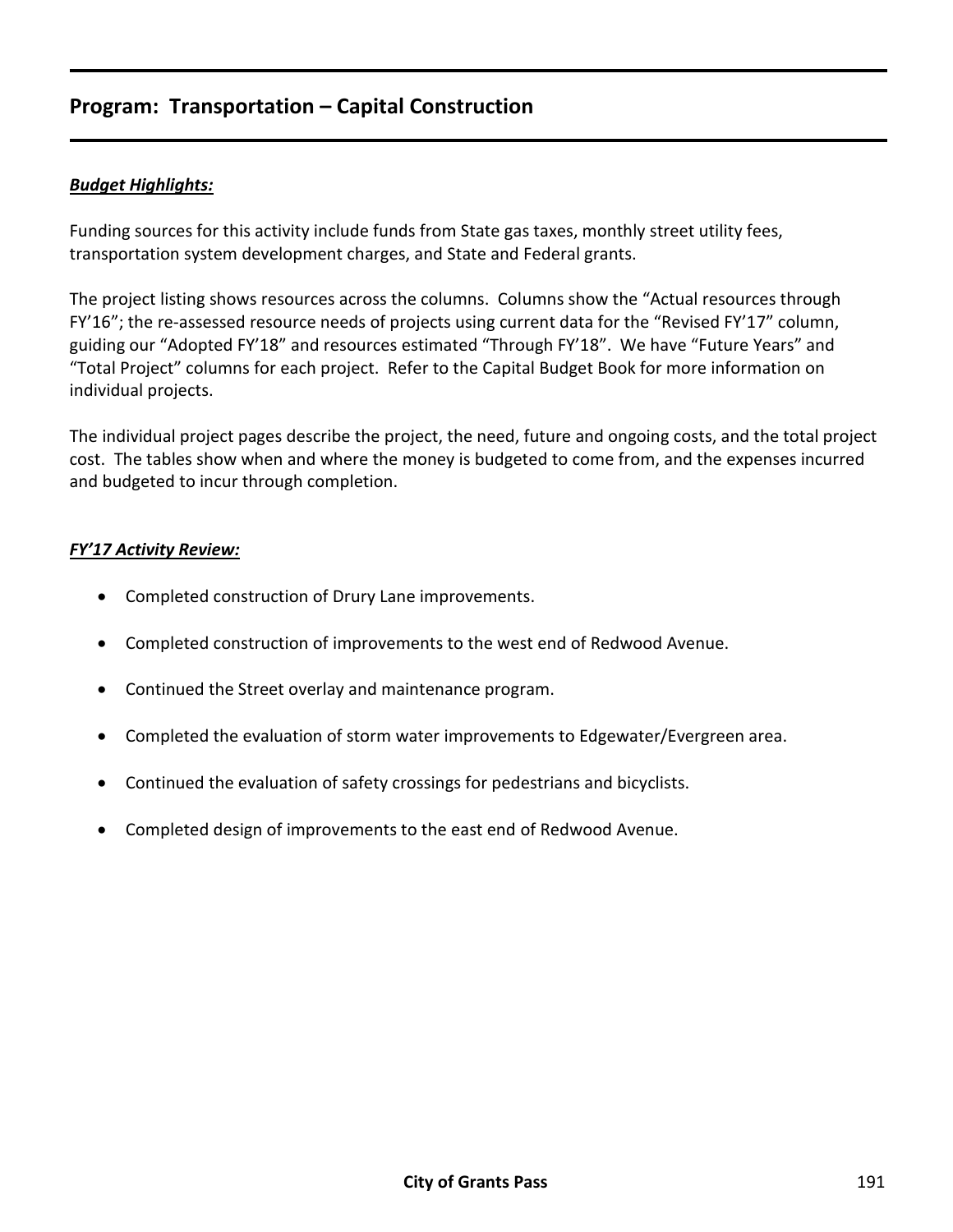|                     |                                                      | <b>Actual</b>           |                         |                         | <b>Total</b>            |                        |                    |
|---------------------|------------------------------------------------------|-------------------------|-------------------------|-------------------------|-------------------------|------------------------|--------------------|
|                     |                                                      | <b>Through</b>          | <b>Revised</b>          | <b>Adopted</b>          | <b>Through</b>          | <b>Future</b>          | <b>Total</b>       |
| <b>TR0000</b>       | Miscellaneous Proj. - General (612)                  | <b>FY'16</b><br>449,496 | <b>FY'17</b><br>239,622 | <b>FY'18</b><br>134,000 | <b>FY'18</b><br>919,340 | <b>Years</b><br>31,220 | Project<br>950,560 |
| TR0000-             | Miscellaneous Proj. - LID's (619)                    | 139,862                 | 0                       | 0                       | 139,862                 | 0                      | 139,862            |
| TR4719              | <b>Fruitdale Trail</b>                               | 503,919                 | 65,000                  | 0                       | 568,919                 | 0                      | 568,919            |
| TR5022              | Master Transportation Plan Update                    | 316,913                 | 0                       | 0                       | 316,913                 | 0                      | 316,913            |
| TR5025              | <b>Right of Way Purchases</b>                        | 108,151                 | 25,000                  | 0                       | 133,151                 | 0                      | 133,151            |
| TR5083              | <b>Traffic Calming</b>                               | 74,877                  | 0                       | 0                       | 74,877                  | 0                      | 74,877             |
| TR6087              | Josephine Cnty Transit - ODOT Op Grant               | 1,329,692               | 152,750                 | 0                       | 1,482,442               | 0                      | 1,482,442          |
| TR6116              | Allen Creek Rd Imprv-W.Harbeck>Denton Trl            | 571,686                 | 150,000                 | 100,000                 | 821,686                 | 0                      | 821,686            |
| TR6118              | <b>CMAQ Sidewalk Project</b>                         | 101,128                 | 650,000                 | 1,150,000               | 1,901,128               | 0                      | 1,901,128          |
| TR6158              | <b>Street Lighting/Signal Improvements</b>           | 95,512                  | 65,000                  | 10,000                  | 170,512                 | 40,000                 | 210,512            |
| TR6161              | Bike Lane Striping FY13/FY14 (613)                   | 300,217                 | 90,000                  | 90,000                  | 480,217                 | 360,000                | 840,217            |
| TR6165              | Gilbert Creek Bridge Replacement on Savage           | 812,405                 | 500,000                 | 0                       | 1,312,405               | 0                      | 1,312,405          |
| TR6203              | Redwood Avenue Phase 3-Pansy>Rdwd Cir                | 1,617,290               | 603,156                 | 0                       | 2,220,446               | 0                      | 2,220,446          |
| TR6243              | <b>Fruitdale Drive</b>                               | 0                       | 0                       | 0                       | 0                       | 10,400,000             | 10,400,000         |
| TR6245              | Edgewater/Evergreen Storm Water                      | 50,608                  | 300,000                 | 150,000                 | 500,608                 | 0                      | 500,608            |
| TR6247              | <b>Dimmick Railroad Crossing Corridor Study</b>      | 50,757                  | 0                       | 0                       | 50,757                  | 0                      | 50,757             |
| TR6324              | Overlay/Maintenance FY18-FY20                        | 0                       | 50,000                  | 400,000                 | 450,000                 | 750,000                | 1,200,000          |
| TR6325              | Willow Lane Reconstruction                           | 0                       | 50,000                  | 690,000                 | 740,000                 | 1,460,000              | 2,200,000          |
| TR8413              | Sidewalk Infill & Repair Fund                        | 204,088                 | 50,000                  | 50,000                  | 304,088                 | 200,000                | 504,088            |
| TR9700              | Miscellaneous Proj. - Bikeway (613)                  | 726,085                 | (10,000)                | 30,000                  | 746,085                 | 120,000                | 866,085            |
| <b>NEW PROJECTS</b> |                                                      |                         |                         |                         |                         |                        |                    |
| TR6333              | Josephine County Transit Operating Grant 2           | 0                       | 0                       | 153,500                 | 153,500                 | 153,500                | 307,000            |
| TR6338              | <b>Emergency Storm Drain Projects</b>                | 0                       | 0                       | 20,000                  | 20,000                  | 80,000                 | 100,000            |
|                     | <b>Total Projects</b>                                | 7,452,686               | 2,980,528               |                         | 2,977,500 13,506,936    | 13,594,720             | 27,101,656         |
|                     | TRANSPORTATION MISCELLANEOUS FUNDS                   |                         |                         |                         |                         |                        |                    |
|                     | Miscellaneous Proj. - SDC's (614)                    | 564,225                 | (50,000)                | 91,400                  | 720,804                 | (138, 219)             | 715,385            |
|                     | Miscellaneous Proj. - AFD's (615)                    | $\overline{0}$          | 0                       | (120,000)               | 129,156                 | (9, 156)               | - 0                |
|                     | <b>Total Miscellaneous Funds</b>                     | 564,225                 | (50,000)                | (28,600)                | 849,960                 | (147, 375)             | 715,385            |
|                     |                                                      |                         |                         |                         |                         |                        |                    |
|                     | <b>CLOSED OR CANCELLED CAPITAL PROJECT RESOURCES</b> |                         |                         |                         |                         |                        |                    |
| TR1050              | <b>Emergency Storm Drain Projects</b>                | 210,596                 | 150,000                 | 0                       | 230,596                 | 60,000                 | 290,596            |
| TR4934              | Redwood Ave: Dowell to Hubbard (619)                 | 4,353,390               | 300,000                 | 0                       | 4,653,390               | 0                      | 4,653,390          |
| TR6075              | Lincoln Rd.Sdwlk:Lower River Rd to G St.             | 532,842                 | 70,295                  | 0                       | 603,137                 | 0                      | 603,137            |
| TR6087              | Josephine Cnty Transit - ODOT Op Grant               | 1,329,692               | 152,750                 | 0                       | 1,482,442               | 0                      | 1,482,442          |
| TR6115              | Drury Lane Reconstruction                            | 1,801,738               | 26,103                  | 0                       | 1,689,738               | 0                      | 1,827,841          |
| TR6163              | Bike Boulevards (613)                                | 45,206                  | (45, 206)               | 0                       | 0                       | 0                      | 0                  |
| TR6201              | Overlay/Maintenance FY15/FY18                        | 601,875                 | 250,000                 | 0                       | 851,875                 | 0                      | 851,875            |
| TR6244              | Elmer Nelson Bridge Replacement                      | 757,075                 | (150,000)               | 0                       | 607,075                 | 0                      | 607,075            |
| TR6271              | Booth & Isham Improvement                            | 100,599                 | 95,100                  | 0                       | 195,699                 | 0                      | 195,699            |
|                     | <b>Total Closed Projects</b>                         | 9,733,013               | 849,042                 |                         | 0 10,313,952            | 60,000                 | 10,512,055         |
|                     | <b>Grand Total - All Projects</b>                    | 17,749,924              | 3,779,570               |                         | 2,948,900 24,670,848    | 13,507,345             | 38,329,096         |

### *ACTIVE CAPITAL PROJECT RESOURCES*

This is a summary sheet of all the Capital Projects that are discussed in detail in the Capital Budget Book.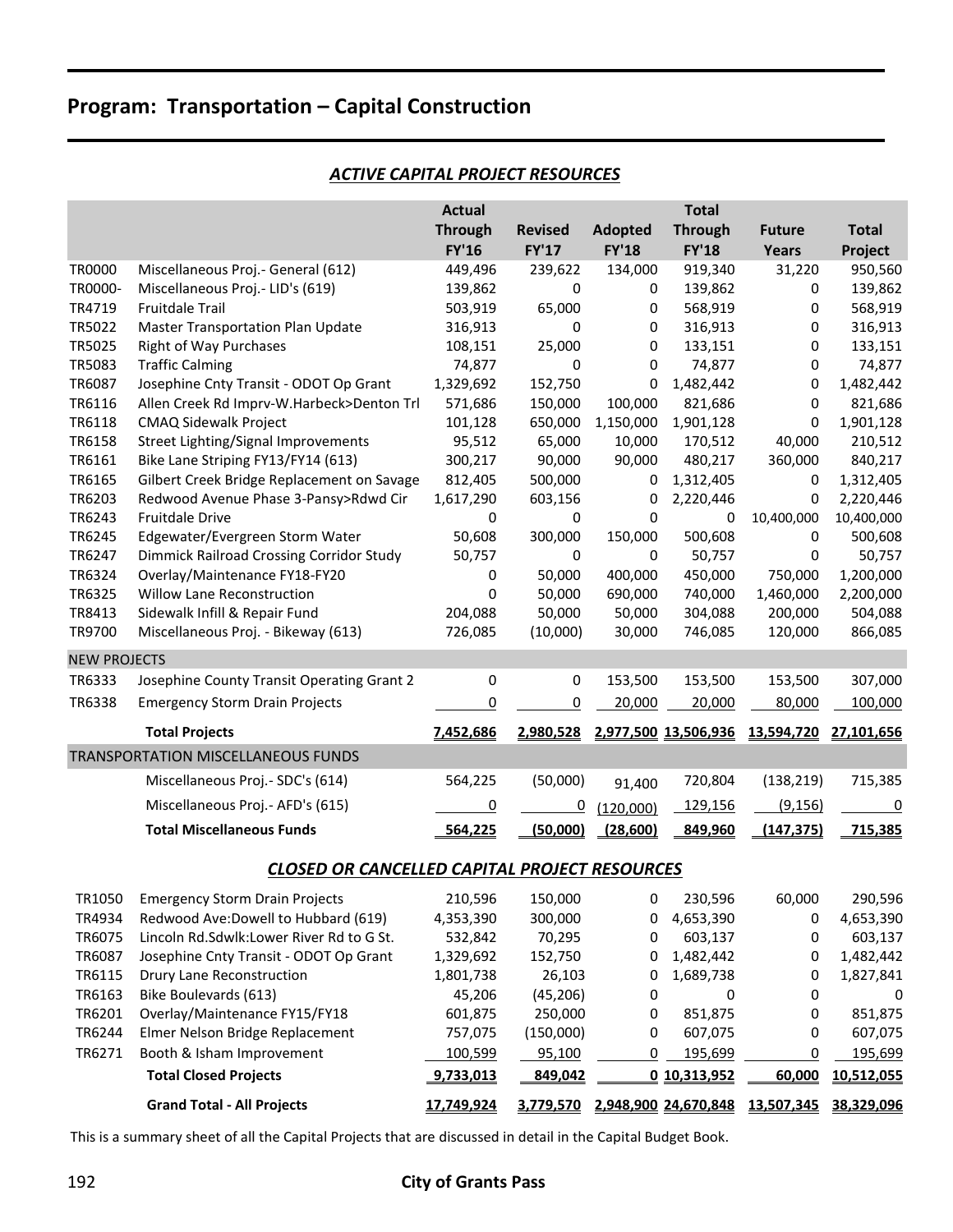|                     |                                                   | <b>Adopted</b><br><b>FY'18</b><br><b>Beginning</b><br><b>Fund</b><br><b>Balance</b> | <b>Adopted</b><br><b>FY'18</b><br><b>Revenue</b> | <b>Adopted</b><br><b>FY'18</b><br><b>Capital</b><br>Outlay | <b>Adopted</b><br><b>FY'18</b><br><b>Transfers</b> | <b>Adopted</b><br><b>FY'18</b><br>Appropriated<br><b>Fund</b><br><b>Balance</b> |
|---------------------|---------------------------------------------------|-------------------------------------------------------------------------------------|--------------------------------------------------|------------------------------------------------------------|----------------------------------------------------|---------------------------------------------------------------------------------|
| <b>TR0000</b>       | Miscellaneous Projects - General (612)            | 413,478                                                                             | 134,000                                          | 0                                                          | 0                                                  | 547,478                                                                         |
| <b>TR0000</b>       | Miscellaneous Projects - LID's (619)              | 140,141                                                                             | 0                                                | 0                                                          | 0                                                  | 140,141                                                                         |
| TR4719              | <b>Fruitdale Trail</b>                            | 25,694                                                                              | 0                                                | 25,694                                                     | 0                                                  | 0                                                                               |
| TR5022              | Master Transportation Plan Targeted Updt          | 306,707                                                                             | 0                                                | 306,707                                                    | 0                                                  | 0                                                                               |
| TR5025              | <b>Right of Way Purchases</b>                     | 77,370                                                                              | 0                                                | 77,370                                                     | 0                                                  | 0                                                                               |
| TR5083              | <b>Traffic Calming</b>                            | 13,069                                                                              | 0                                                | 13,069                                                     | 0                                                  | 0                                                                               |
| TR6116              | Allen Creek Rd Imprv-W.Harbeck>Denton Trl         | 629,409                                                                             | 100,000                                          | 729,409                                                    | 0                                                  | 0                                                                               |
| TR6118              | <b>CMAQ Sidewalk Project</b>                      | 74,882                                                                              | 1,150,000                                        | 1,224,882                                                  | 0                                                  | 0                                                                               |
| TR6158              | <b>Street Lighting/Signal Improvements</b>        | 78,242                                                                              | 10,000                                           | 88,242                                                     | 0                                                  | 0                                                                               |
| TR6161              | Bike Lane Striping FY13/FY14 (613)                | 120,014                                                                             | 90,000                                           | 210,014                                                    | 0                                                  | 0                                                                               |
| TR6165              | Gilbert Creek Bridge Replacement on Savage        | 50,000                                                                              | 0                                                | 50,000                                                     | 0                                                  | 0                                                                               |
| TR6203              | Redwood Avenue Phase 3-Pansy>Rdwd Cir             | 50,000                                                                              | 0                                                | 50,000                                                     | 0                                                  | 0                                                                               |
| TR6245              | Edgewater/Evergreen Storm Water                   | 329,598                                                                             | 150,000                                          | 479,598                                                    | 0                                                  | 0                                                                               |
| TR6247              | <b>Dimmick Railroad Crossing Corridor Study</b>   | 45,757                                                                              | 0                                                | 45,757                                                     | 0                                                  | 0                                                                               |
| TR6324              | Overlay/Maintenance FY18-FY20                     | 0                                                                                   | 400,000                                          | 400,000                                                    | 0                                                  | 0                                                                               |
|                     | TR6325 Willow Lane Reconstruction                 | 40,000                                                                              | 690,000                                          | 730,000                                                    | 0                                                  | 0                                                                               |
| TR8413              | Sidewalk Infill & Repair Fund                     | 69,099                                                                              | 50,000                                           | 119,099                                                    | 0                                                  | 0                                                                               |
|                     | TR9700 Miscellaneous Projects - Bikeway Fund(613) | 40,797                                                                              | 30,000                                           | 70,797                                                     | 0                                                  | 0                                                                               |
| <b>NEW PROJECTS</b> |                                                   |                                                                                     |                                                  |                                                            |                                                    |                                                                                 |
| TR6333              | Josephine County Transit Operating Grant 2        | 0                                                                                   | 153,500                                          | 153,500                                                    | 0                                                  | 0                                                                               |
| TR6338              | <b>Emergency Storm Drain Projects</b>             | <u>0</u>                                                                            | 20,000                                           | 20,000                                                     | <u>0</u>                                           | 0                                                                               |
|                     | <b>Total Projects</b>                             | 2,504,257                                                                           | 2,977,500                                        | 4,794,138                                                  | $\overline{\mathbf{0}}$                            | 687,619                                                                         |
|                     | <b>TRANSPORTATION MISCELLANEOUS FUNDS</b>         |                                                                                     |                                                  |                                                            |                                                    |                                                                                 |
|                     | Miscellaneous Projects - SDC's (614)              | 429,757                                                                             | 91,400                                           | 0                                                          | 0                                                  | 521,157                                                                         |
|                     | Miscellaneous Projects - AFD's (615)              | 129,156                                                                             | (120,000)                                        | $\overline{0}$                                             | $\overline{0}$                                     | 9,156                                                                           |
|                     | <b>Total Miscellaneous Funds</b>                  | 558,913                                                                             | (28, 600)                                        | $\overline{\mathbf{0}}$                                    | $\overline{\mathbf{0}}$                            | 530,313                                                                         |
|                     | <b>Grand Total Projects</b>                       | 3,063,170                                                                           | 2,948,900                                        | 4,794,138                                                  | <u>0</u>                                           | 1,217,932                                                                       |

### *ACTIVE CAPITAL PROJECT SUMMARIES FOR FY'18*